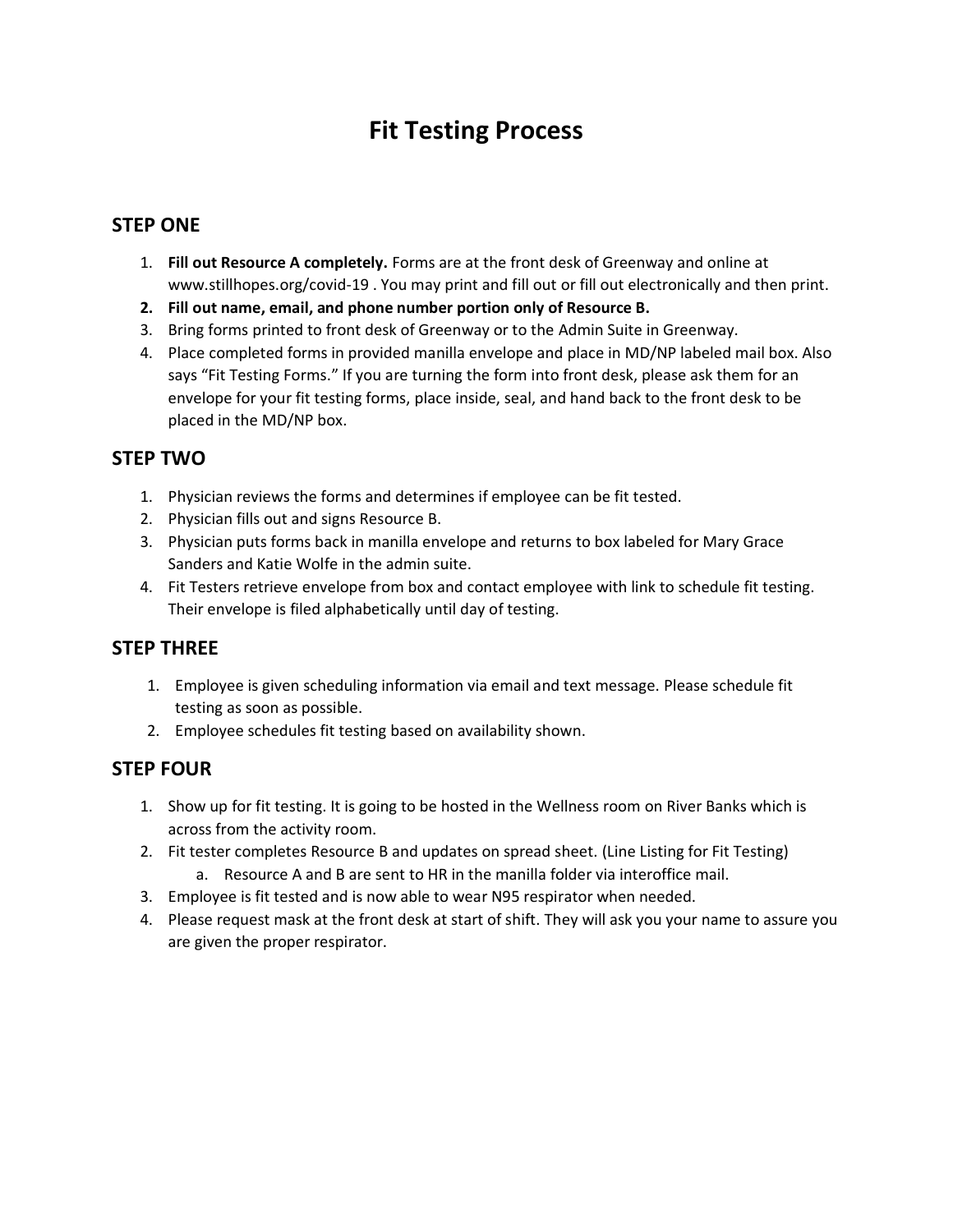# **Resource A STILL HOPES**

### **OSHA RESPIRATOR MEDICAL EVALUATION QUESTIONNAIRE**

**To the employer**: Answers to questions in Section 1, and to question 9 in Section 2 of Part A, do not require a medical examination.

**Employee Name: Employee ID:** 

**To the employee:** Can you read (circle one):  $Yes \bigcap No \bigcap$ 

Your employer must allow you to answer this questionnaire during normal working hours, or at a time and place that is convenient to you. To maintain your confidentiality, your employer or supervisor must not look at or review your answers, and your employer must tell you how to deliver or send this questionnaire to the health care professional who will review it. (Place completed form in the envelope sealed provided by Still Hopes which will then be provided to the physician.)

#### **Part A. Section 1 (Mandatory)**

The following information must be provided by every employee who has been selected to use any type of respirator (please print).

- 1. Today's date: \_\_\_\_\_\_\_\_\_\_\_\_\_\_\_\_\_\_\_\_\_\_\_\_\_\_\_\_\_\_\_\_\_\_\_\_\_\_\_\_\_\_\_\_\_\_\_\_\_\_\_\_\_\_\_\_\_\_\_\_\_\_\_
- 2. Your name:
- 3. Your age (to nearest year):
- 4. Sex (circle one) Male  $\bigcirc$  Female  $\bigcirc$
- 5. Your height:  $\begin{array}{ccc} \hline \end{array}$  ft.  $\begin{array}{ccc} \hline \end{array}$  in.
- 6. Your weight:  $\boxed{\qquad}$  lbs.
- 7. Your job title:
- 8. A phone number where you can be reached by the healthcare professional who reviews this questionnaire (include the area code).
- 9. The best time to phone you at this number:
- 10. Has your employer told you how to contact the health care professional who will review this questionnaire (circle one):  $Yes \bigcap No \bigcap$
- 11. Check the type of respirator you will use (you can check more than one category):
	- a.  $\_\_X$  N, R, or P disposable respirator (filter mask, non cartridge type only).
	- b. \_\_\_\_\_\_\_\_\_ Other type (for example, half- or full-facepiece type, powered air purifying, supplied -air, self-contained breathing apparatus).
- 12. Have you worn a respirator (circle one):  $\text{Yes} \cup \text{No} \cup$ If "yes," what type (s) ? \_\_\_\_\_\_\_\_\_\_\_\_\_\_\_\_\_\_\_\_\_\_\_\_\_\_\_\_\_\_\_\_\_\_\_\_\_\_\_\_\_\_\_\_\_\_\_\_\_\_\_\_\_\_\_

#### **Part A. Section 2 (Mandatory)**

Questions 1 through 9 below must be answered by every employee who has been selected to use any type of respirator (please circle or check "yes" or "no" ).

- 
- 1. Do you smoke tobacco, or have you smoked tobacco in the last month: Yes  $\bigcirc$  No  $\bigcirc$ <br>2. Have you ever had any of the following conditions?<br>a. Seizures (fits): Yes  $\bigcirc$  No  $\bigcirc$ 2. Have you ever had any of the following conditions? a. Seizures (fits):

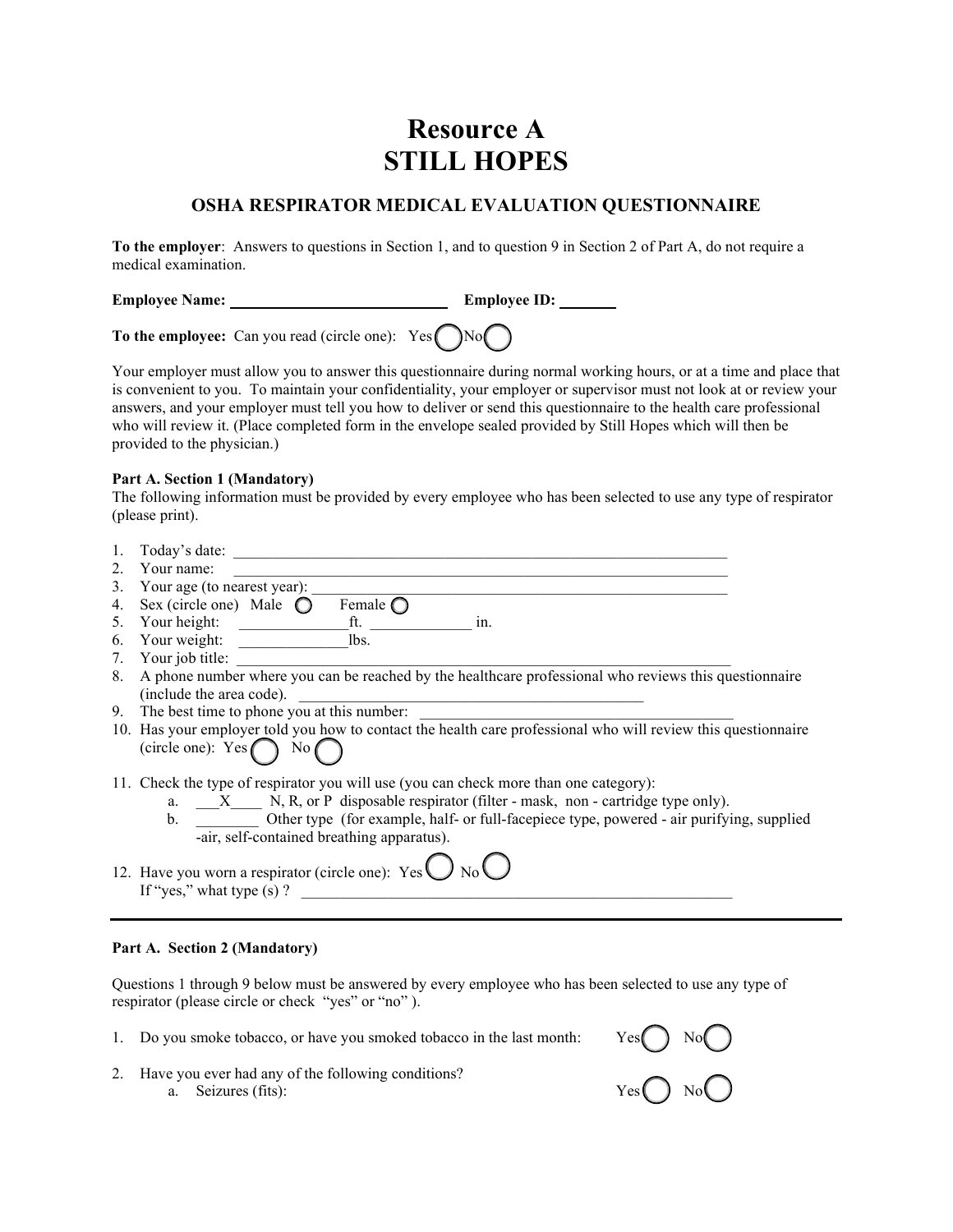|    | b.             | Diabetes (sugar disease):                                                         | Yes(        | No             |
|----|----------------|-----------------------------------------------------------------------------------|-------------|----------------|
|    | c.             | Allergic reactions that interfere with your breathing:                            | No (<br>Yes |                |
|    | d.             | Claustrophobia (fear of closed - in places):                                      | Yes         | No             |
|    | e.             | Trouble smelling odors:                                                           | Yes         | No             |
| 3. | a.             | Have you ever had any of the following pulmonary or lung problems?<br>Asbestosis: | Yes         | No             |
|    | b.             | Asthma:                                                                           | Yes         | No             |
|    | c.             | Chronic bronchitis:                                                               | Yes         | No             |
|    | d.             | Emphysema:                                                                        | Yes         | No             |
|    | e.             | Pneumonia:                                                                        | Yes         | N <sub>o</sub> |
|    | f.             | Tuberculosis:                                                                     | Yes         | No             |
|    | g.             | Silicosis:                                                                        | Yes         | No             |
|    | h.             | Pneumothorx (collapsed lung):                                                     | Yes         | $\rm No$       |
|    | i.             | Lung cancer:                                                                      | Yes         | No             |
|    | $\mathbf{j}$ . | Broken ribs:                                                                      | Yes         | N <sub>o</sub> |
|    | k.             | Any chest injuries or surgeries:                                                  | Yes         | No             |
|    | 1.             | Any other lung problem that you've been told about:                               | Yes         | No             |
|    |                |                                                                                   |             |                |

4. Do you currently have any of the following symptoms of pulmonary or lu

- a. Shortness of breath: b. Shortness of breath when walking fast on level ground or walking up a slight hill or incline:
- c. Shortness of breath when walking with other people at an ordinary pace on level ground:
- d. Have to stop for breath when walking at your own pace on level ground:
- e. Shortness of breath when washing of dressing yourself:
- f. Shortness of breath that interferes with your job:
- g. Coughing that produces phlegm (thick sputum):
- h. Coughing that wakes you early in the morning:
- i. Coughing that occurs mostly when you are lying down:

| ung illness? |                        |
|--------------|------------------------|
| Yes(         | $\overline{\text{No}}$ |
| Yes(         | No(                    |
| Yes(         | $N$ o                  |
| Yes          | No(                    |
| Yes          | N <sub>o</sub>         |
| Yes          | No                     |
| Yes          | No                     |
| Yes          | No                     |
| Yes          | No                     |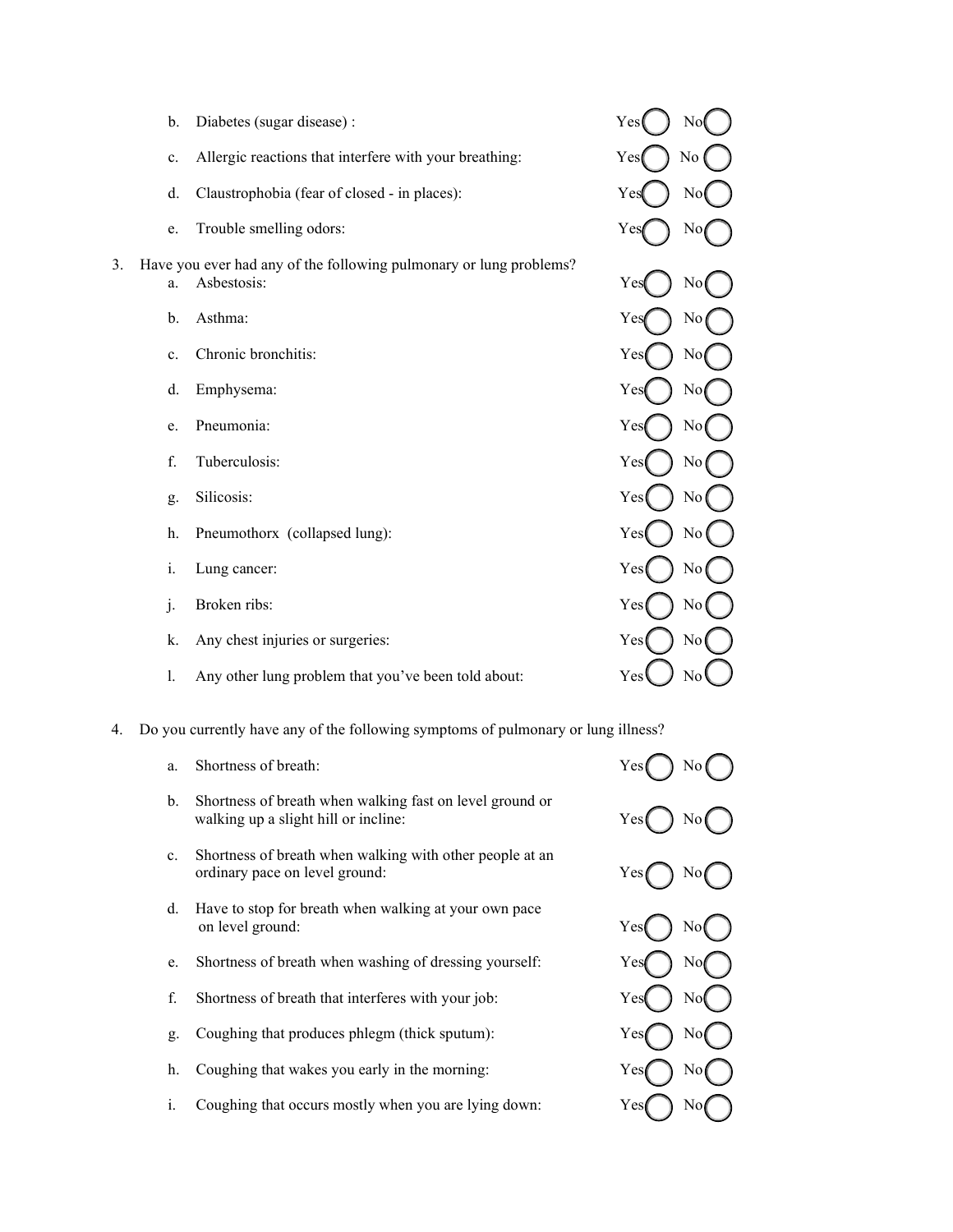- j. Coughing up blood in the last month:  $Yes()$  No
- 
- 1. Wheezing that interferes with your job:  $\text{Yes}(\ )$  No
- m. Chest pain when you breathe deeply:  $Yes$  No
- n. Any other symptoms that you think may be related to lung problems:  $Yes$   $\left( \quad \right)$  No
- 5. Have you ever had any of the following cardiovascular or heart problems? a. Heart attack:  $\qquad \qquad \qquad \qquad \qquad \qquad \qquad \qquad \text{Yes} \qquad \qquad \text{No}$ 
	-
	-
	- d. Heart failure:  $Yes$  No
	- e. Swelling in your legs or feet (not caused by walking):  $Yes$   $\left( \n\right)$  No
	- f. Heart arrhythmia (heart beating irregularly): Yes
	- g. High blood pressure:  $\gamma$   $\gamma$   $\gamma$   $\gamma$   $\gamma$   $\gamma$
	- h. Any other heart problem that you've been told about:  $Yes( ) No$
- 6. Have you ever had any of the following cardiovascular or heart symptoms? a. Frequent pain or tightness in your chest:  $Yes$   $\left( \begin{array}{c} \end{array} \right)$  No
	- b. Pain or tightness in your chest during physical activity: Yes
	- c. Pain or tightness in your chest that interferes with your job:  $Yes$   $\left( \quad \right)$  No
	- d. In the past two years, have you noticed your heart skipping or missing a beat: Yes (C) No
	- e. Heartburn or indigestion that is not related to eating:  $Yes$   $\left( \quad \right)$  No
	- f. Any other symptoms that you think may be related to heart or  $circulation problems:$   $Yes$   $\Box$  No
- 7. Do you currently take medication for any of the following problems? a. Breathing or lung problems:  $Yes() No$ 
	- b. Heart trouble:  $Yes$   $\left( \begin{array}{c} \end{array} \right)$  No
	- c. Blood pressure:  $\qquad \qquad \qquad$  Yes () No
	- d. Seizures (fits):  $Yes$  No





8. If you've used a respirator, have you ever had any of the following problems? (If you've never used a respirator, check the following space and go to question 9) \_\_\_\_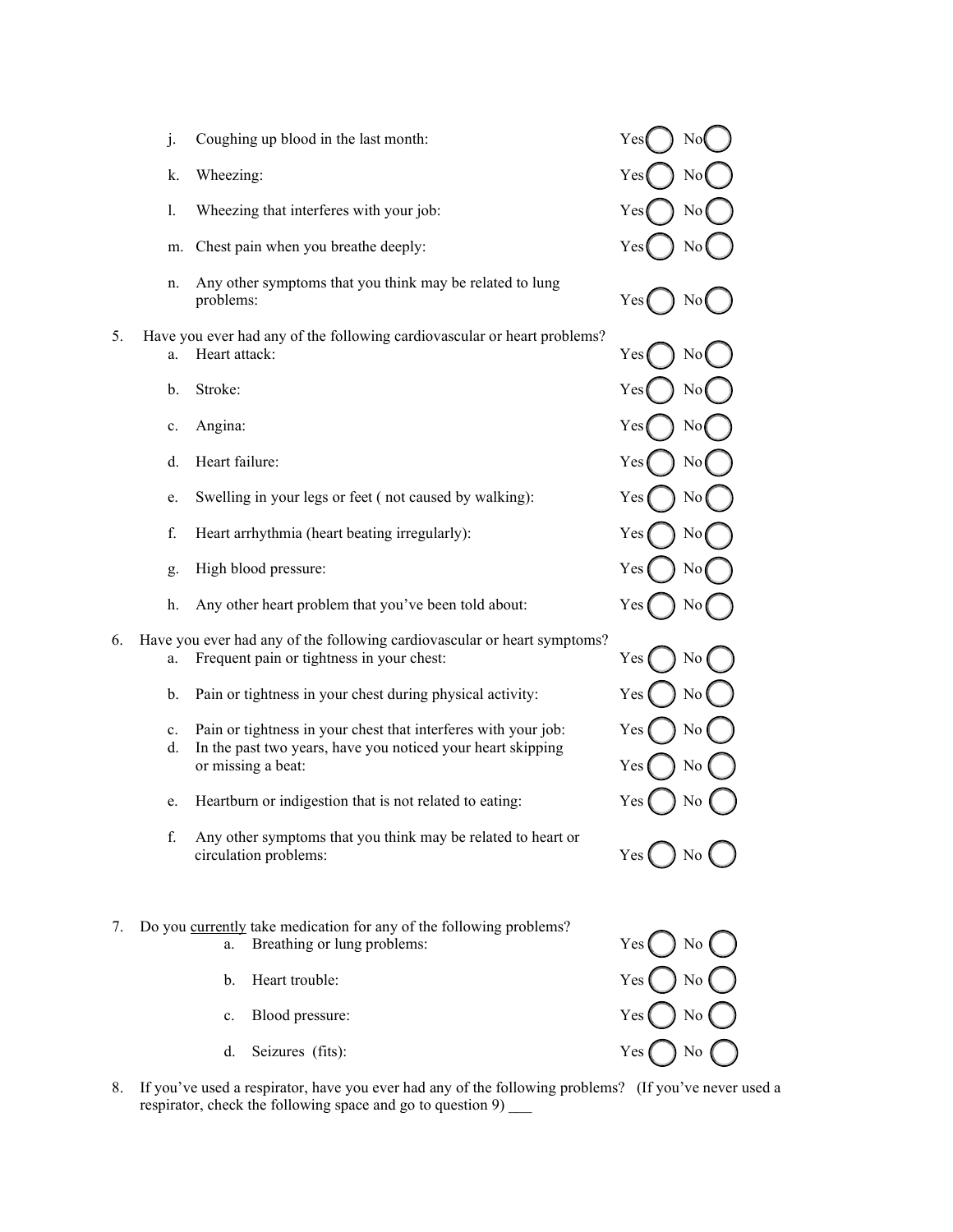|                | Eye irritation:                                                                             | $Yes \bigcap No \bigcap$   |
|----------------|---------------------------------------------------------------------------------------------|----------------------------|
| $\mathbf{b}$ . | Skin allergies or rashes:                                                                   | $Yes \bigcap No \bigcap$   |
|                | c. Anxiety:                                                                                 | Yes $\bigcap$ No $\bigcap$ |
|                | d. General weakness or fatigue:                                                             | Yes $\bigcap$ No $\bigcap$ |
|                | Any other problem that interferes with your use of a respirator: Yes $\bigcap$ No $\bigcap$ |                            |

9. Would you like to talk to the health care professional who will review this questionnaire about your answers to this questionnaire?

#### **Part B (Mandatory)**

Any of the following questions, and other questions not listed, may be added to the questionnaire at the discretion of the health care professional who will review the questionnaire.

| 1. | List any second jobs or side businesses you have:                                                                 |     |                |
|----|-------------------------------------------------------------------------------------------------------------------|-----|----------------|
| 2. | List your previous occupations:                                                                                   |     |                |
| 3. | Have you been in the military services?                                                                           | Yes | No             |
|    | If "yes," were you exposed to biological or chemical agents (either in training or combat): Yes                   |     | No             |
| 4. | Have you ever worked on a HAZMAT team?                                                                            | Yes | N <sub>0</sub> |
| 5. | How often are you expected to use the respirator(s) (circle "yes" or "no" for all answers that apply<br>to you)?: |     |                |
|    | a. Escape only (no rescue):                                                                                       | Yes |                |
|    | b. Emergency rescue only:                                                                                         | Yes |                |
|    | c. Less than 5 hours per week:                                                                                    | Yes |                |
|    | d. Less than 2 hours per day:                                                                                     | Yes |                |
|    | e. 2 to 4 hours per day:                                                                                          | Yes |                |
|    | f. Over 4 hours per day:                                                                                          | Yes |                |

**Employee Signature Date**